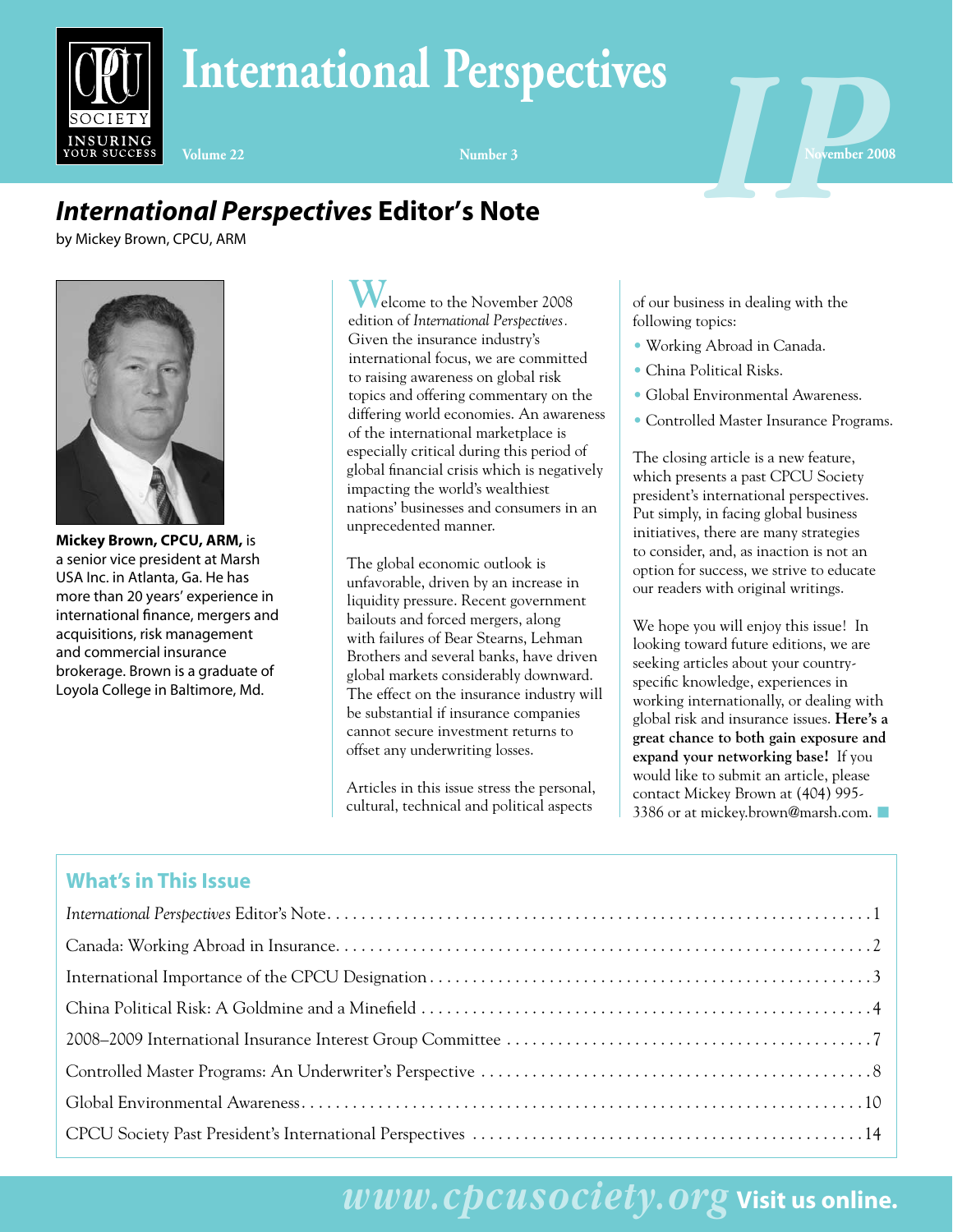# **Canada: Working Abroad in Insurance**

by Deke Phillips



**Deke Phillips** is an assistant vice president with ACE INA Insurance in Toronto, Canada, where he heads up ACE's International Advantage Unit. Before relocating to Toronto, Phillips was a production underwriter for ACE International Advantage in Atlanta. Prior to joining ACE, he worked as a commercial P&C producer. In addition to being an active speaker on international insurance and risk management issues, Phillips is also a member of the World Affairs Council and the Southern Center for International Studies.

**F**or a lifelong Southern U.S. and Atlanta, Ga., native, having relocated to Canada in the middle of winter was a bit of a culture shock. I had never seen so much snow. (I eventually figured out how to use a snow shovel and an ice scraper!) On the plus side, the summers are beautiful and the people super friendly. Toronto is the fifth largest city in North America, and is the insurance and financial services capital of Canada. With half of its population born outside of Canada, Toronto is a true melting pot. Name almost any culture in any region of the world, and Toronto has an area where that culture's influence can be found. If you are a fan of ethnic food, this is the place to be.

## ■ *Working with a Canadian broker is absolutely essential in order to be in full compliance.*

Working as an insurance professional in Canada is both challenging and rewarding. From an underwriter's perspective, I find a more relaxed business environment in Canada, which is similar to the European way of doing business. (This is especially true in the province of Quebec, where a European influence is at its greatest.) Many professionals work

less hours and take more vacation time, yet productivity is still high. I find that in meetings, people first tend to want to build a relationship with you before diving right into the business at hand.

The insurance market in Canada is similar to that in the U.S., but on a smaller scale, with annual non-life premiums at approximately \$50 billion. Regulatory issues can be easier to deal with as there are only 13 provinces and territories, of which five provincial insurance councils govern their own insurance regulatory framework. Freedom of rate and form allows underwriting companies to be more flexible, and this in turn makes the marketplace more competitive. However, insurance legislation tends to be more favorable toward the policyholder regarding notices of cancellation, claims reporting periods and other policy terms.

Compulsory insurances in Canada include auto liability and some types of professional liability. Non-admitted insurance is allowed in Canada, with the exception of auto liability (in most provinces); however, Canadian companies that purchase insurance from non-admitted insurers must pay a federal excise tax equal to 10 percent of the premium in addition to provincial premium taxes (which vary by province).

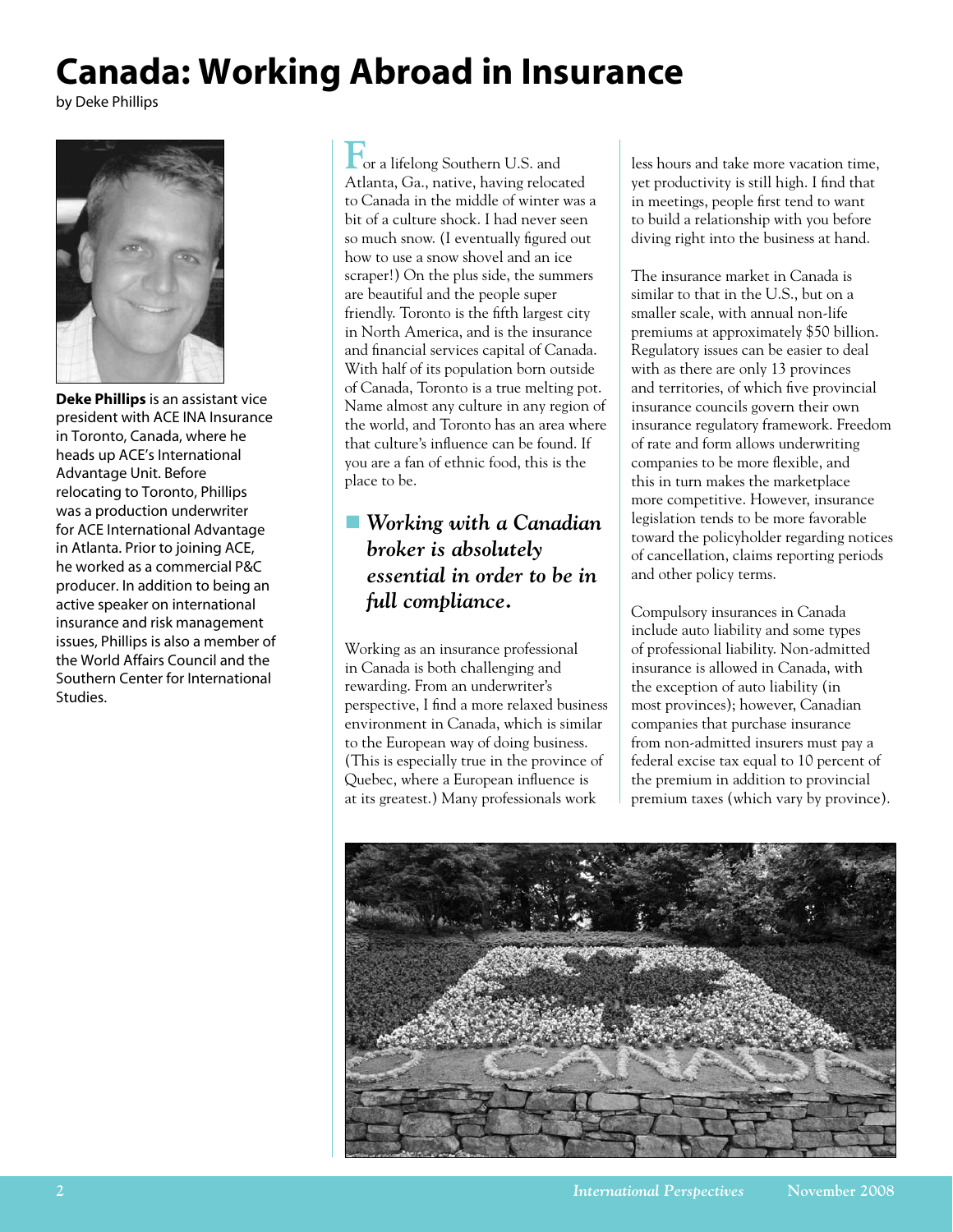

Some exceptions are allowed for reinsurance and certain types of marine coverage. Canadian companies that allocate premiums to non-Canadian parent companies or captives are also subject to full premium taxation. Working with a Canadian broker is absolutely essential in order to be in full compliance.

Many of the large Canadian multinational companies are in the energy and mining sectors, and therefore have very specific insurance requirements which require specialty underwriting. The London syndicates, which brokers in Canada can access directly, are very keen to write both energy and non-energy business, and regularly compete with the multinational carriers, creating a fairly competitive market environment.

Seventy percent of Canada's exports go to the U.S., and this drives the need for cross-border insurance placements.

Working in Canada has been a great experience, and I feel very fortunate to have been given the opportunity. Even though many of us may not be able to get a chance to work abroad, we can gain valuable insight into our businesses from our counterparts and colleagues in other  $countries.$ 

## **International Importance of the CPCU Designation**

by Mickey Brown, CPCU, ARM

**T**he CPCU Class of 2008 held its commencement ceremonies in Philadelphia on Sept. 6. Of the 757 new designees, 58 are located outside the U.S. and come from the following other countries: Barbados, Bermuda, Brazil, China, England, Germany, India,



Ireland, Japan, South Korea, Pakistan, Switzerland, Taiwan, United Arab Emirates and Zambia.

**Chikara Sakoda, CPCU,** now working for Marsh Risk & Insurance in Los Angeles, Calif., is a new designee from Japan. Believing strongly in the merits of the CPCU designation, Sakoda-san recently wrote an article for the Japanese insurance newspaper *Hoken Mainichi,* published in Tokyo. He began the article with his reasons for pursuing the CPCU designation: enhanced professionalism and increased knowledge, both of which would benefit his clients. Sakoda-san also discussed his future plans to continue learning the dynamics of our industry and utilizing his studies in daily client activities.

As the CPCU designation is relatively new in Japan, the article describes the courses necessary to earn the designation, including a commentary on exam format and education materials. Sakoda-san also offers study tips, including: thorough planning, time allocation, taking the exams in succession, and "do not memorize until you understand."

It is Sakoda-san's desire that others in Japan pursue their CPCU studies, providing not only technical insurance information, but also regulatory, accounting and management knowledge. He noted that the CPCU designation is highly recognized and also enables great networking opportunities!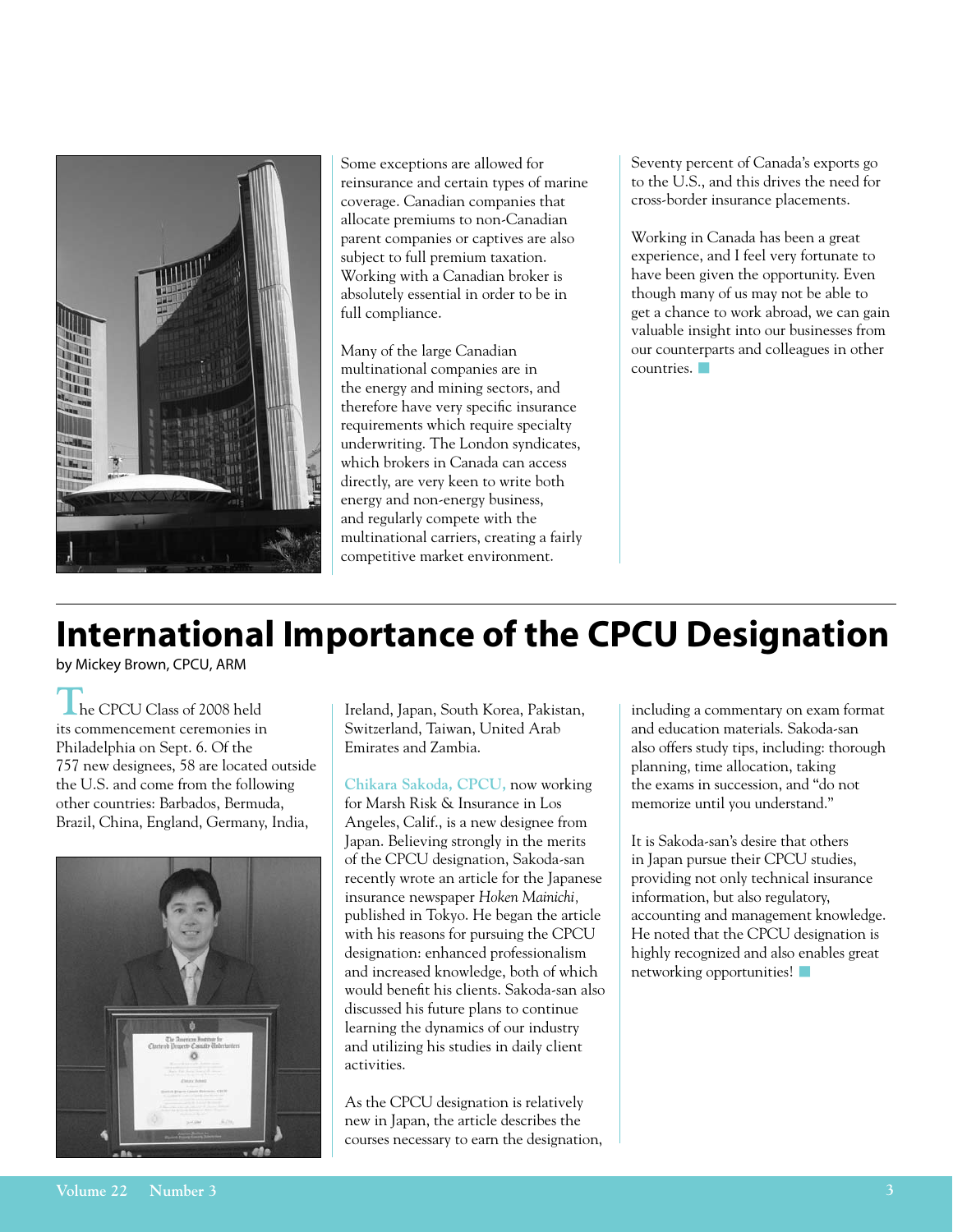# **China Political Risk: A Goldmine and a Minefield**

by Peter J. Li, Ph.D., and John L. Linantud, Ph.D.



**Peter J. Li, Ph.D.,** is an assistant professor at the University of Houston-Downtown. He earned bachelor's degrees in English and foreign service in China, a master's degree in international relations from Syracuse University, and a doctorate in comparative politics from Northern Arizona University. Li specializes in China foreign relations, among other areas.



**John L. Linantud, Ph.D.,** is an assistant professor of political science at the University of Houston-Downtown. He earned his doctorate in political science from Arizona State University and a master's degree from George Washington University. Linantud's teaching and research interests include nation-building, American foreign policy, and East and Southeast Asia.

**Editor's note:** This is the third in a series of articles on the political risks of Asian countries commissioned by the CPCU International Insurance Interest Group. Previous articles addressed Vietnam and the Philippines.

## **Introduction**

**C**hina's emergence as an economic superpower is somewhat of a miracle only a quarter century ago China was one of the poorest countries on earth, with the world's biggest population living on starvation rations. Three decades of double-digit growth transformed China into a commercial powerhouse. China today has 1.3 billion people (22 percent of the world's total), and is the world's fourth largest country. With 9.6 million square kilometers, it is only slightly smaller than the U.S. But will its economy continue to grow? Behind this question are the risk concerns of transnational corporations currently operating or planning to operate in China.

## **A Century of Humiliations**

Chinese history begins over four thousand years ago. The communist and nationalist politics of today, however, are rooted in the 19th century subjugation of China by the outside world. According to Mao Tse-tung (1893–1976), the founder of the communist state, the humiliations began with British victories in the Opium Wars of 1839–1860. As a result, Britain and others, including the U.S., enjoyed unequal commercial treaties and immunity from Chinese laws. The worst period of alien domination, however, came when Japan conquered and annexed much of China between 1932– 1945, before losing the second world war. Civil war in 1946–1949 between Mao's Communists (CCP) and the rival Nationalists ended with the retreat of Nationalist authorities to Taiwan, where they still reside. Mao vowed to restore the greatness of China — but only under his leadership. By 1976 his revolutionary programs had eliminated domestic opposition to the CCP but wrecked the

economy and cost dozens of millions of lives, giving communist China a record arguably worse than the Soviet Union (1919–1991) and Nazi Germany (1933– 1945) in terms of people killed by their own government.

## **Dictatorship, Stability and Economic Growth**

When Mao finally died, the majority of China's 900 million people were living on the verge of starvation. The crisis was a bad omen: food security has been a perennial problem in China, and past disruptions of agricultural production due to natural or man-made upheavals have frequently led to famine and rebellion. In 1978, new leader Deng Xiaoping (1904–1997), acting on the ancient warning "Hunger breeds discontent," decided to change Mao's state in order to save it. To create the economic foundations for social stability and harmony, Deng abolished collective



*Mao Tse-tung, Tiananmen Square, Beijing. Photo: Bob Beatty.*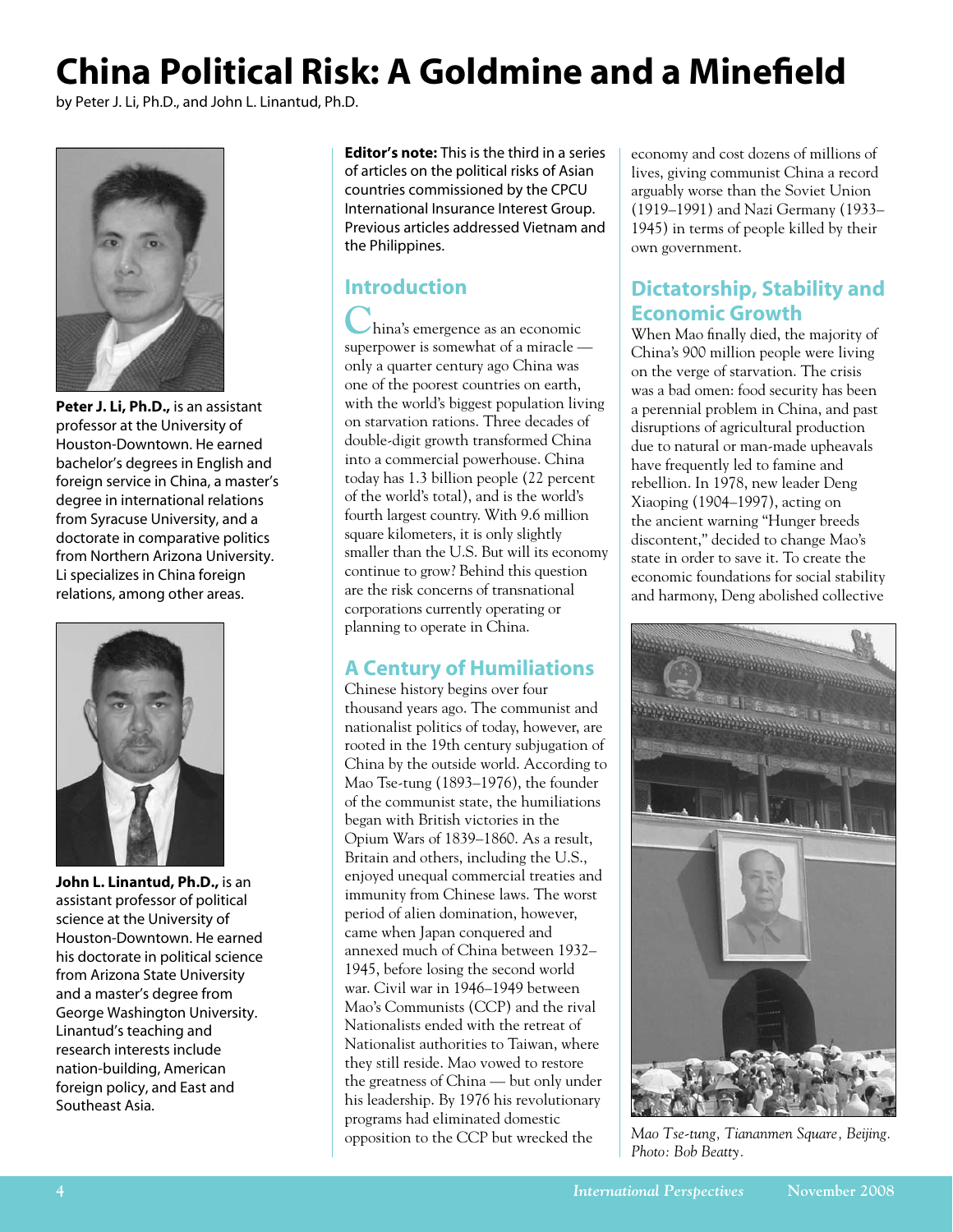farming, legalized private property, courted foreign investment, and pursued a cadre performance policy based on increased productivity. China's growth in the Reform Era (1978–present) has been earth-shaking. Human development, an index of gross domestic product per capita, literacy, school enrollment and life expectancy, has clearly accelerated since the 1980s.

The politics of the Reform Era, however, continue to rest on the tight grip of the CCP. Figure 1 tracks Freedom House grades on political freedom: the higher the grade, the worse the repression by the state. Since 1975, China has never rated less than 6, because of its regimen of CCP-controlled elections and media as well as the near-total prohibition of

autonomous political activity. To be sure, repression has eased in the last few years, and many analysts expect socioeconomic growth to create even more pressure for political reform if a middle class develops and the country becomes accustomed to a higher standard of living in politics as well as economics.

*Continued on page 6*



Sources: United Nations, *Human Development Report 2007/2008,* "Table 2: Human Development Index Trends," p.235 (http://hdr.undp.org/en/); Freedom House, "Freedom in the World Country Ratings, 1972- 2008" (freedomhouse.org).

#### **Notes:**

The Human Development line multiplies index scores by 10 to make whole numbers. The best possible score is 10, designating a state with the highest possible standard of living in terms of life expectancy, literacy, school enrollment and gross domestic product per capita. HDI is not yet available for 2006 or 2007. The Freedom House line averages separate annual assessments of political and civil rights. The highest, or worst, possible rating is 7, designating a state with no political or civil rights. The lowest, or best, possible rating is 1, designating a liberal democracy. China received a mark of 6.5 for both 2006 and 2007.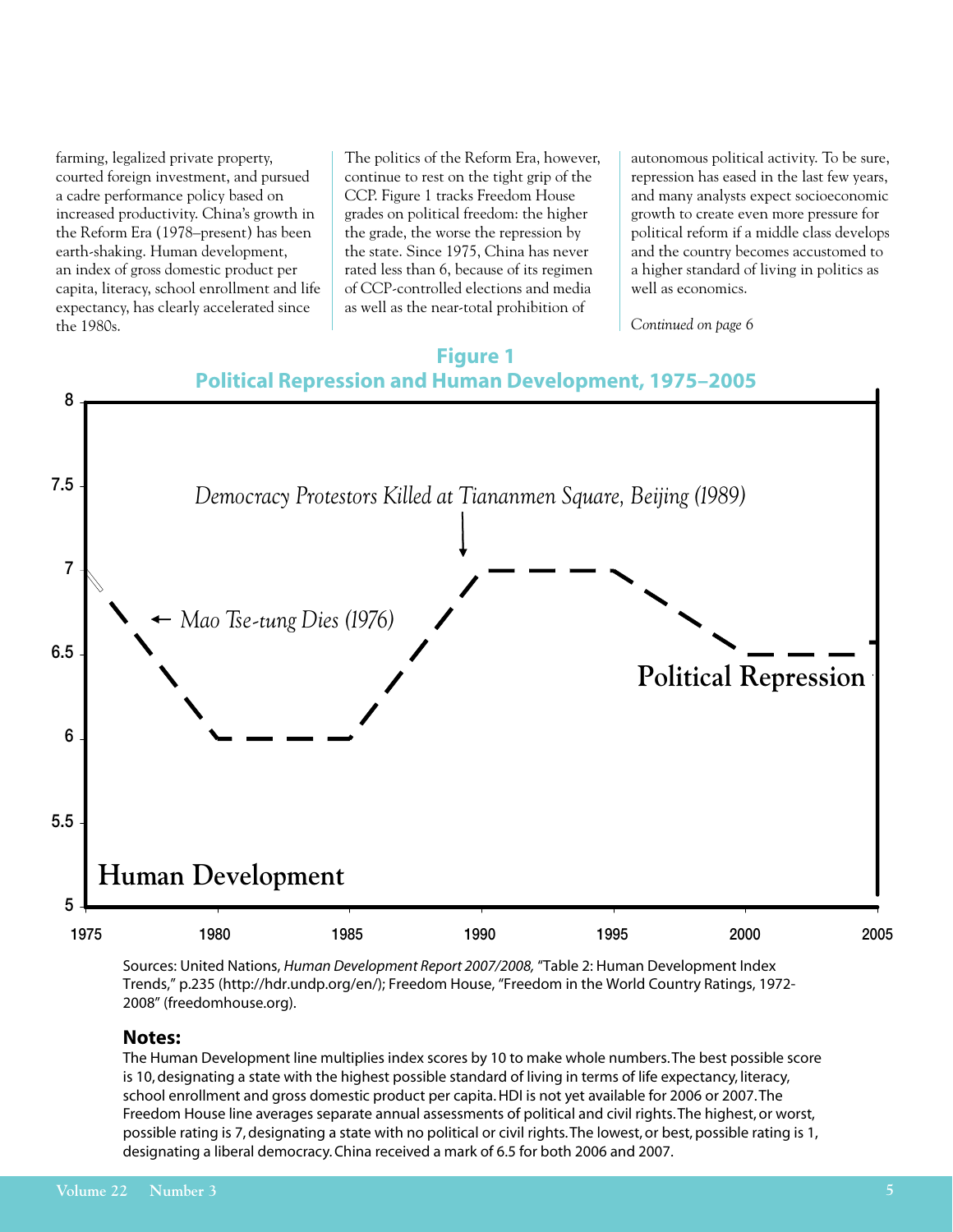## **China Political Risk: A Goldmine and a Minefield**

*Continued from page 5*

From a certain perspective, the CCP's power to dominate politics and society explains why China, by and large, has been able to marshal so many economic resources so quickly, including the onechild policy that bans couples from legally raising more than a single offspring. But absolute power breeds absolute corruption, and the Chinese government is one of the most opaque and nontransparent powers in the world. In 2007, the execution of the head of China's food and drug administration in response to tainted shipments to the West was only the tip of the iceberg. Steering clear of the muddied waters of corruption and still operating successfully in China are a big challenge to transnational businesses.

## **Nationalism: A Double-Edged Sword**

Nationalism also influences international business. On one hand, China welcomes foreign investment and uses nationalist appeals to motivate itself and the Chinese people to pursue economic growth, a sharp contrast to former times when the CCP viewed foreign capital as a sinister means of exploiting the people. On the other, nationalism may still turn virulent. For example, in response to sanctions on China after the Tiananmen Massacre of pro-democracy protestors in 1989, some officials charged that Western businesses were seeking to overthrow the CCP. In the mid-1990s, another wave of anti-Western sentiment swept across China with the publication of *China Can Say No,* a book full of ultra-nationalistic utterances. U.S. bombardment of the Chinese embassy in Belgrade in 1999, and the forcing down of an American spy plane by Chinese warplanes in 2001, triggered another anti-Western storm. The latest happened in May 2008, when French businesses were accused of supporting the Tibetan independence movement.

Caution is key to sidestep the risk of a nationalistic backlash. To the Chinese, transnational corporations should focus on commercial gains, not China's internal affairs, and more importantly, they should

not be involved in activities challenging China's core values, jeopardizing its national interests and harming its territorial integrity. Tibet is just such an issue that international businesses should treat with caution. According to Chinese official historiography, Tibet has been part of China for more than 1,000 years. Communist forces entered Tibet in 1950 to reincorporate that region into the motherland, not to conquer an independent people. Consequently, Western support of Tibetan independence and the Dalai Lama evokes memories of the Century of Humiliation, as do other sensitive subjects such as Taiwan, human rights, the Beijing Olympics and China's Darfur policy. Foreign companies operating, or planning to operate, in China should be mindful of controversies connected to these issues.

## **A Different Lifestyle**

It may be impossible, however, to stop the changes to China's national and international identity that have followed economic growth. To begin with, China's economy depends on globalization, with 70 percent of its GDP from foreign trade and its exports flooding into not only the West, but also Afghanistan, Iraq, Haiti and Africa. China is the world's second biggest oil importer, and at the same time the second biggest contributor to global



warming. Investments in Africa and Latin America, moreover, have raised charges of a neo-colonial plot to dominate the world's natural resources and feed China's appetite for raw materials.

In 2002, China replaced the U.S. as the biggest destination of foreign direct investment. More than 400 of the world's top 500 corporations have invested, built production lines or opened branch offices in China. Urbanization is also sweeping across the country. Today some 46 percent of the Chinese people live in urban areas, compared to 29 percent of the native populace in neighboring India. Urban sprawling has resulted in China's ferocious consumption of building materials, including some 40 percent of the world's steel and 45 percent of the world's cement.

China's growth-maniacal government is therefore an asset to international firms wishing to cash in on its tepid commitment to environmental and labor protection. In the foreseeable future, foreign companies can still expect a lukewarm Chinese interest in green regulations and an over zealous interest in capital from companies that flee their home countries because of tightened environmental governance. Regarding China's abundant and youthful labor force, foreign companies can still pursue practices that are legally and morally dubious in their homeland, and still receive preferential treatment from not only the central government, but also local authorities.

To Chinese conservatives, however, economic reform has opened a Pandora's Box of social and political uncertainties. China may be moving away from the image of a low labor cost country, and some foreign companies are feeling the pinch of rising wages and shortage of migrant workers. The Chinese lifestyle, moreover, is changing quickly — witness the massive import of Mercedes and BMW autos and the popularity of McDonald's. Just a few decades removed from starvation, China's single-child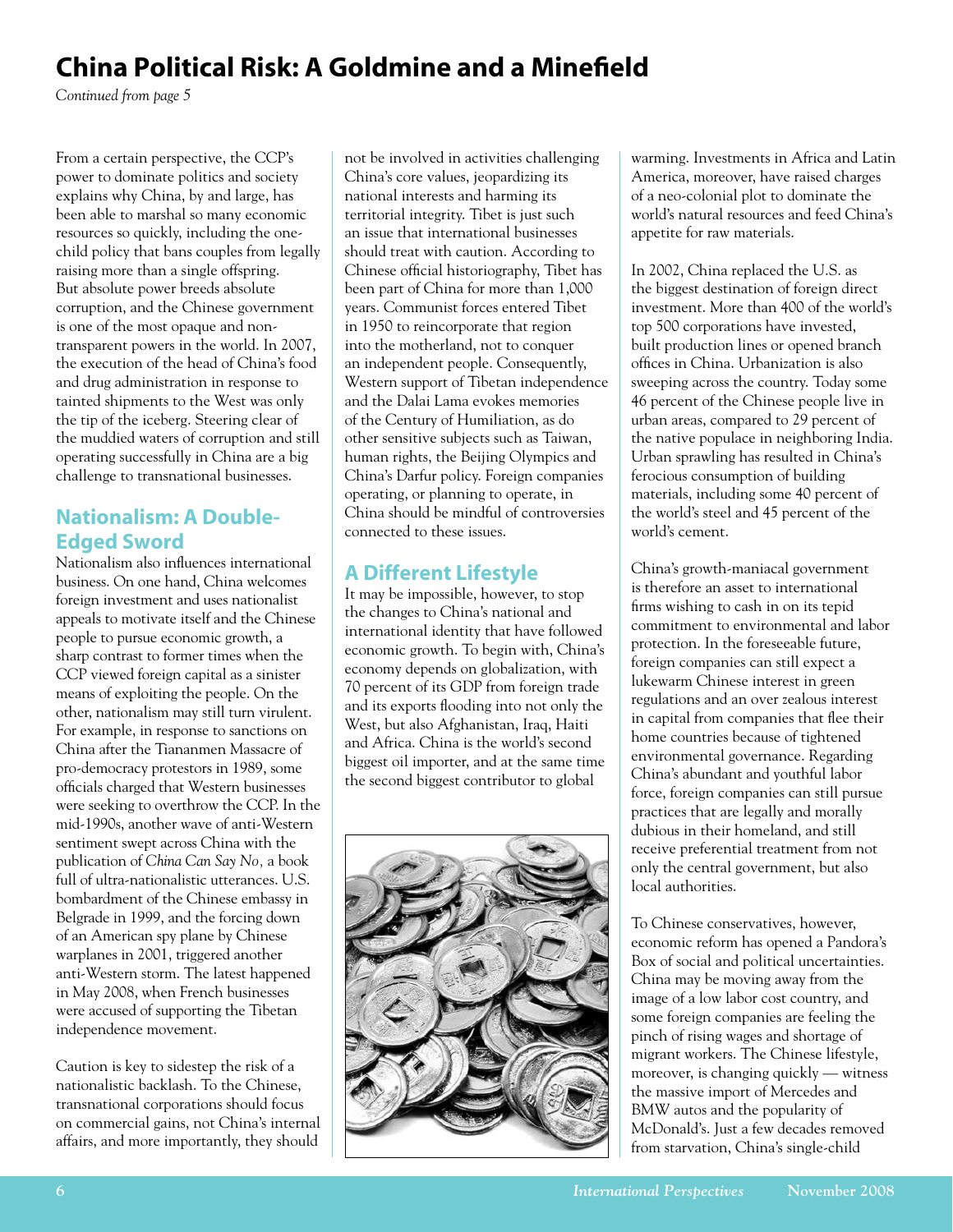#### **2008–2009 International Insurance Interest Group Committee**

generation grows up on meat and foreign sodas. China's younger generation may also be more similar to their counterparts in the West than to their own parents. The Chinese, for example, now spend far more money on non-essential items, such as pet ownership and vacations. In 2005, 34 million people traveled overseas, making China Asia's biggest source nation of tourists.

Finally, reformist China is in the early stages of its first bottom-up political movements: autonomous nongovernmental organizations (NGOs) have called for green regulations, labor protection and state protection of animals. The closure of a large number of polluting factories in Guangdong and the Yangtze delta region is partially attributable to the activities of the Chinese grassroot NGOs.

#### **Conclusion**

China is both a goldmine and a minefield for international business. The country has come a long way in its interaction with the outside world, and is arguably the world's most vibrant economy. With regard to concerns over the possible slowdown of the Chinese economy in the wake of the Beijing Olympics, a senior official of the World Bank predicted that the economy would still grow quickly for 20 to 30 years. This means that the government will continue to welcome international capital into China and that investors must proceed with caution and political savvy.  $\blacksquare$ 

#### *Chairman*

**Anthony E. Fienberg, CPCU** Nassau Assurances Paris, France Phone: (+ 33) 1 53 16 28 72 E-mail: afienberg@nassau.eu

*Webmaster*  **Frank L. Fullmer, CPCU** State Farm South Jordan, UT Phone: (801) 576-2388 E-mail: frank.fullmer.cw97@ statefarm.com

#### *Newsletter Editor*

**Mickey Brown, CPCU** Marsh USA Atlanta, GA Phone: (404) 995-3386 E-mail: mickey.brown@marsh.com

#### **Douglas K. Adams, CPCU**

Adams and Son Inc. Auburn, NY Phone: (315) 253-8461 E-mail: dadams@adamsins.net

#### **Dong\_Han Chang, CPCU**

Konkuk University Seoul, Korea Phone: (011) 82-2-450-3650 E-mail: dhchang@konkuk.ac.kr

#### **Victoria Clipper, CPCU**

Kirkway International Hamilton, Bermuda Phone: (44) 296-5829 E-mail: vjc@kirkwayintl.com

**George E. Corde Jr., CPCU** AIG New York, NY

Phone: (212) 458-3424 E-mail: george.corde@aig.com

**Peggy A. Ellis, CPCU**

Neenah Advisory Group Mc Kinney, TX Phone: (972) 547-3801 E-mail: paellis@neenahgroup.com

**Robert J. Gibbons, CPCU** International Insurance Foundation Wayne, PA Phone: (610) 687-8836 E-mail: gibbons@iifdc.org

#### **Cinda Hartman, CPCU**

Hartman and Lally Insurers Inc. Berwick, PA Phone: (570) 752-3688 E-mail: cinda.hartman2@verizon.net

#### **Michael A. Leinenbach, CPCU**

Zurich North America New York, NY Phone: (212) 553-5255 E-mail: michael.leinenbach@ zurichna.com

#### **Alicja J. B. Lukaszewicz-Southall, CPCU**

XL Insurance Ltd. Chicago, IL Phone: (312) 444-6504 E-mail: alicja.lukaszewicz-southall@ xlgroup.com

**Thomas Seidl, CPCU** Accenture Munich, Germany Phone: (+49) 89 93081-60675 E-mail: t.seidl@accenture.com

*Liaisons* **Anthony L. Cabot, CPCU** XL Insurance Ltd. Zurich, Switzerland Phone: (011) 1435554000 E-mail: tony.cabot@xlgroup.com

**Keiji Fukasawa, CPCU**

Finrex Japan Kawasaki-Shi, Japan Phone: 81-44-988-7451 E-mail: k-fukasawa@par.odn.ne.jp

**John J. Kelly, CPCU** CPCU Society Malvern, PA Phone: (800) 932-2728, ext. 2773 E-mail: jkelly@cpcusociety.org

**Peter L. Miller, CPCU** AICPCU Malvern, PA Phone: (610) 644-2100, ext. 7732 E-mail: miller@cpcuiia.org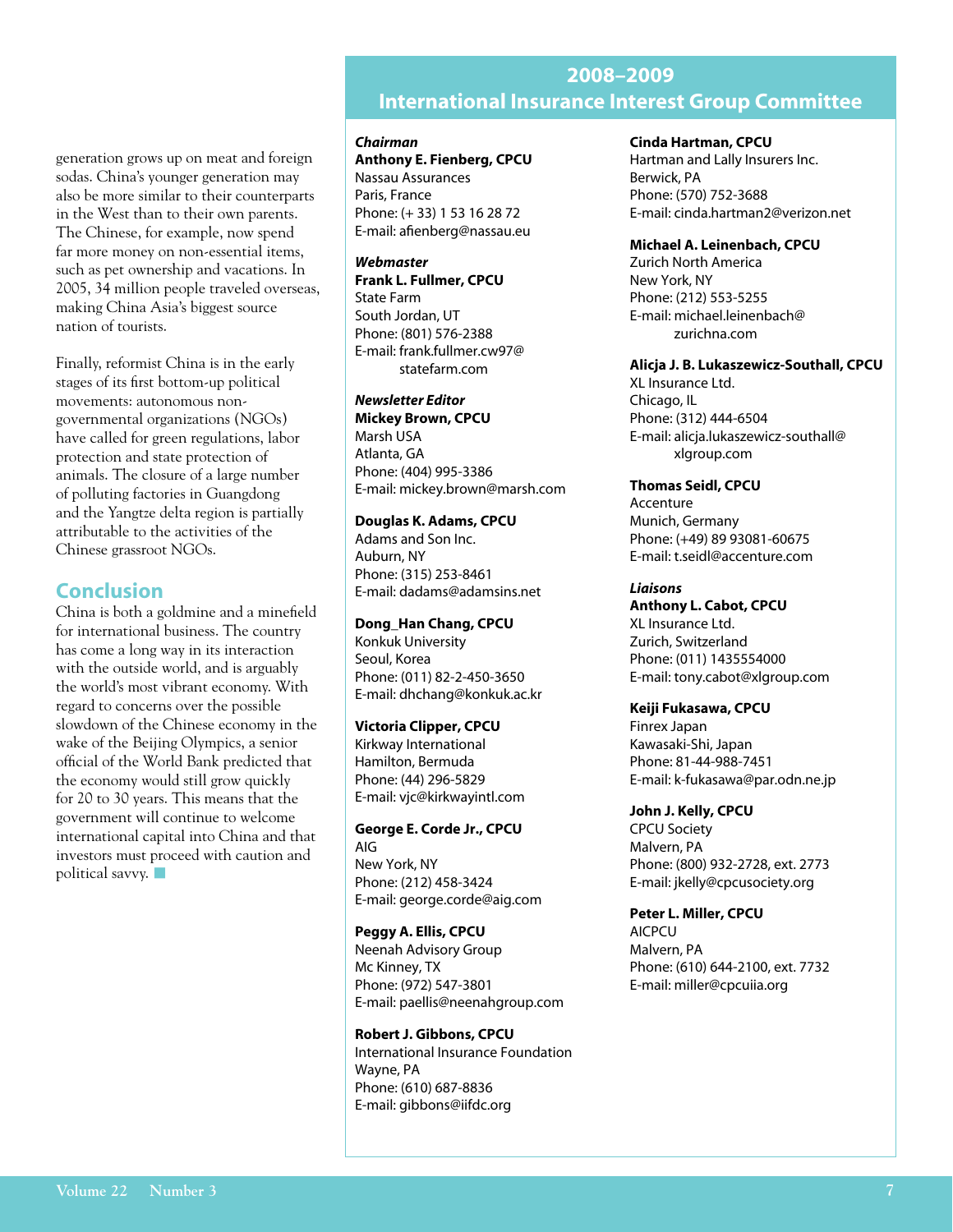# **Controlled Master Programs: An Underwriter's Perspective**

by Thomas T. Gu, CPCU



**Thomas T. Gu, CPCU,** is specialist and a senior underwriting officer in the Multinational Risk Group of the Chubb Group of Insurance Companies in Boston, Mass. He is responsible for production, underwriting and marketing of multinational business for Chubb's Boston and Northern New England region, and is a frequent speaker at insurance and international trade events.

**Multinational companies that have** bricks-and-mortar operations around the world are often required to purchase insurance from insurance companies licensed to write business in the countries where such operations are located. But many of these multinationals will experience insurance gaps if they don't supplement their insurance with an international policy, commonly referred to as a "master policy."

A controlled master program (CMP) is an international property-casualty insurance program underwritten and controlled from a central location, combining a non-admitted "master" difference in conditions/difference in limits (DIC/DIL) policy with foreign admitted insurance placements issued by a single insurer or its affiliates. A CMP provides broad international insurance complemented by local placements, which may include insurance features unique to that country.

The need for structuring a CMP stems from the globalization of the world economy, as more businesses are conducting business across country borders. Examples include manufacturers moving to Mexico and China, computer networking and financial service providers expanding to India and Eastern Europe, and products being sold across all continents, including South America and Africa. As a result of this globalization, companies have encountered new liability challenges that are unfolding in unfamiliar territory. Insurers are in the business of following their customers' footprints and supplying them with insurance solutions that meet their needs. A CMP will help protect customers from foreign exposures with insurance for property, general liability, excess auto liability and foreign voluntary workers compensation.

The master policy is an important element of the CMP and can be

structured in two ways, depending on the needs of the insured:

- **Single-tower method.** One property and/or package policy that insures local operations on a primary basis and global operations as a DIC/DIL on a non-admitted basis. The benefit of this approach is ease of policy processing. Instead of two, there is a single policy for the insured's worldwide operations. The downside is that the insured has only one limit of liability for exposures both at home and abroad. In the case of general liability, when a large local claim potentially exhausts the one limit, there would be no insurance left for the insured's foreign exposures.
- **Twin-tower method.** A stand-alone DIC/DIL non-admitted policy is issued solely for international exposures. It carries its own limits for general liability, property, foreign workers compensation and foreign excess automobile (motor liability). A benefit of this approach to the insured is a

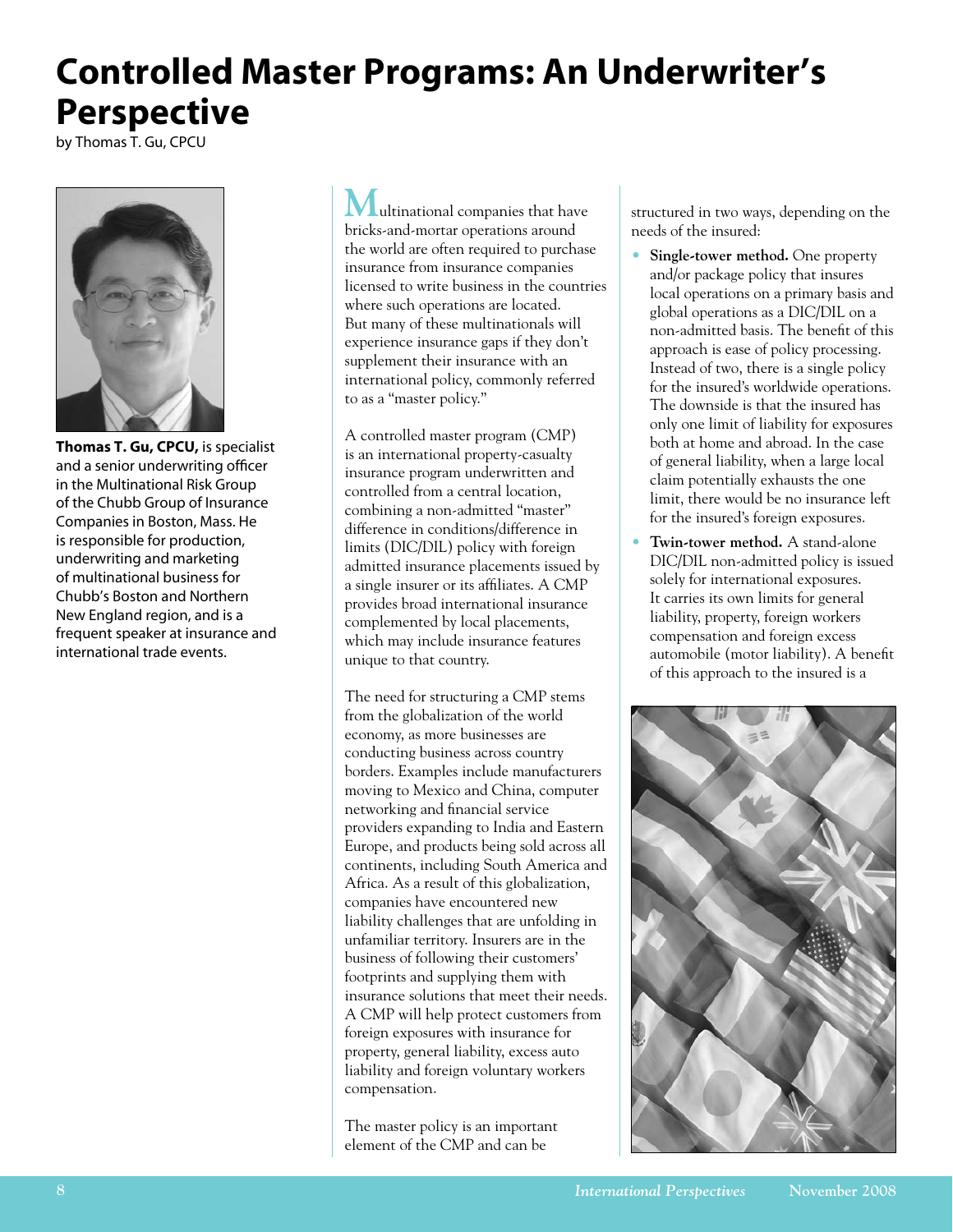separate foreign insurance limit rather than having to share the limit with the domestic exposure.

The ability to provide an insured with a true controlled master program is heavily dependent on the carrier's international capabilities, which should include:

- **Financial strength and experience.**  High ratings for financial strength, an important consideration that underscores an insurer's ability to pay its claims now and in the future.
- **Local representation.** The ability to efficiently issue locally admitted policies in countries where insureds are located with good local standard terms and conditions, and the ability to provide local market expertise.
- **An affiliate network of insurance carriers.** The ability to complement a network of branch offices with local insurance carriers in countries around the world.
- **Technology.** The ability to quickly and effectively communicate, which is critical in the administration of local programs.
- **Worldwide loss control capabilities.** The ability to provide consistent loss control services to the insured anywhere in the world.
- **Centralized claim handling.** The ability to centralize multinational claim handling to increase expertise in working with local claim adjusters in the country where the claim occurs.

Structuring a controlled master program for your multinational client may seem daunting at first, but if you stay focused, you will be doing both yourself and your client a service. There are other options that are available to your customer; however, they may not fully meet your client's needs. They are:

• **Admitted insurance placements only.** Admitted insurance is a contract



written by an insurer that is licensed or registered to do business in the country where the risk is located. This policy is in the local language and currency and complies with local tariffs, taxes and forms. The local policy is recognized as a legal insurance contract in the local court of law, and premium paid is tax deductible. Disadvantages of this approach include: the policy is written in a foreign language; unfamiliar terms and conditions may be used; obtaining broad form and package policies may be difficult; and the insurer's solvency is governed by unfamiliar standards.

• **Non-admitted placements only.** Non-admitted insurance is a contract written by an insurer that is not licensed or registered to do business in the country where the risk is located. Disadvantages of this approach include: the insured is subject to penalties in certain areas; premium may not be tax deductible; foreign managers have limited awareness of

the insurance solution; and control of the program is not at the local level, where insurance needs are best understood.

• **Decentralized multinational program.** A decentralized multinational program is a property and/or casualty international insurance program combining a non-admitted master DIC/DIL policy written by one insurer and admitted insurance placements issued by multiple insurers with no central coordination. This presents significant challenges for the insured's parent company because it is difficult to stay informed of what is in place in its foreign subsidiary countries. Also, this type of program provides no capability to bridge insurance gaps that are prominent in the foreign market.

When structured correctly, a controlled master program can serve the best interests of the multinational insured. It blends the advantages of admitted and non-admitted insurance, providing the best of both worlds, while also bringing protection to a desired uniform level over multiple policies and countries. Centralization of underwriting and services, such as loss control and claim handling, also brings ease and consistency to the insured.  $\blacksquare$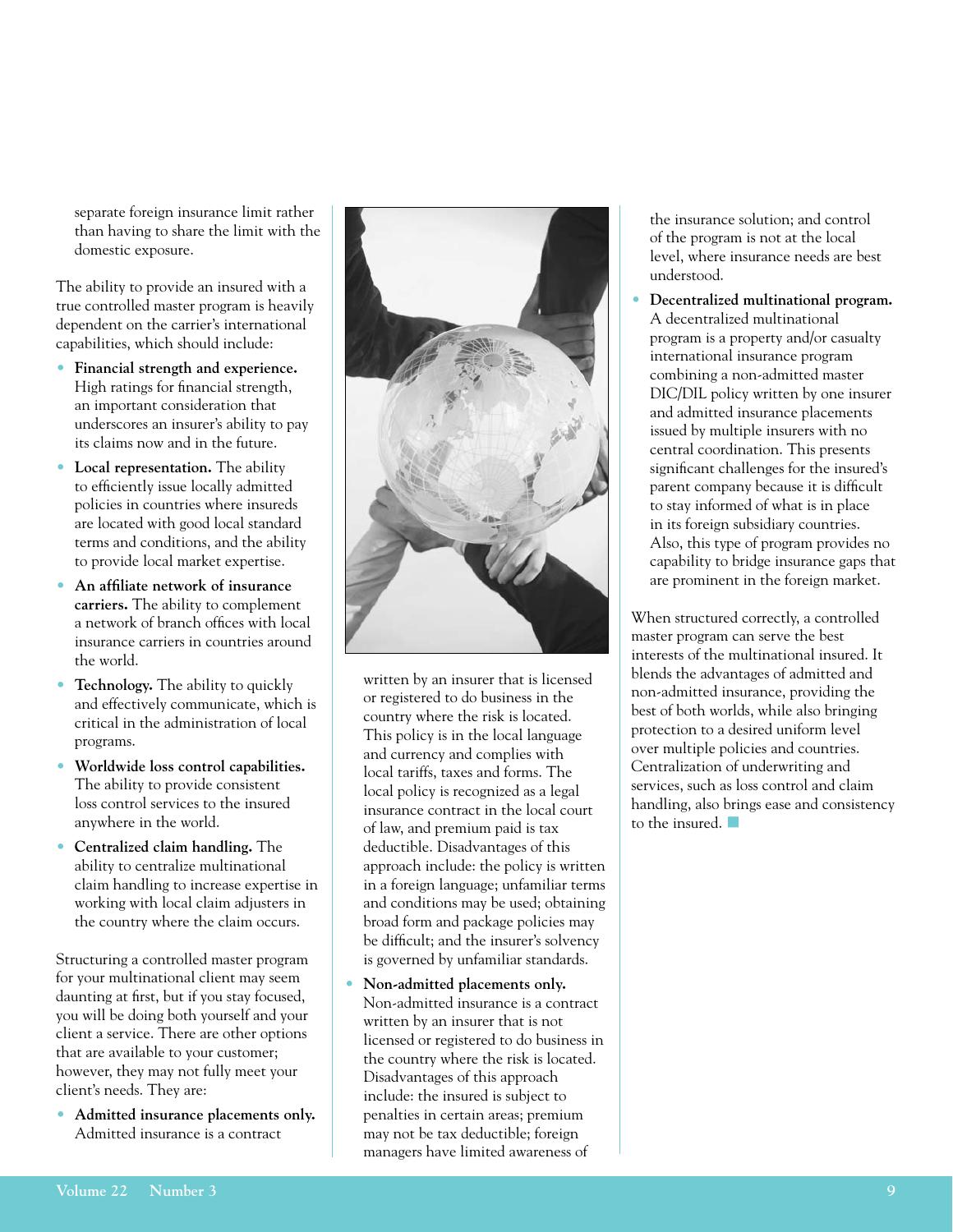# **Global Environmental Awareness**

by Chris Smy and Ursula Knowles



**Chris Smy** is the global practice leader of the environmental practice at Marsh. He joined Marsh in 2000, and has fulfilled a number of senior leadership roles in North America and the United Kingdom. Smy's prior experience includes risk management, underwriting, environmental consulting and 17 years in Her Majesty's Royal Marines.

**Ursula Knowles,** who has 21 years of environmental experience, is an environmental broker, specializing in the development of risk transfer solutions for environmental liabilities. She also acts as the knowledge manager for the Marsh environmental practice, providing research and information pertaining to all areas of environmental exposures and coverage.

**Editor's note:** This is the first in a series of articles on global environmental topics commissioned by CPCU Society's International Insurance Interest Group. In the second part of this series, we will examine global environmental risk management and insurance solutions.

**E**nvironmental risk is a complex issue, and even more so when contemplated in a global setting. An Internet search of the term "global environmental risk" results in over 15,000 hits — addressing issues from climate change to acid rain, and from polluted sites to green buildings. Knowing what aspect of environmental risk to pay attention to, actively manage and, where appropriate, invest risk capital in, can be a critical success factor for entities competing in a global marketplace. Decisions around new product development, market-entry strategy, outsourced manufacturing, acquisitions and divestments, and the raising of capital are frequently influenced by environmental factors. Hence, the question of how companies conduct operations internationally can result in significant liability, not to mention putting reputations at stake.

Historically, as a result of strict liability legislation and a hostile tort environment, the United States has been at the forefront of corporate environmental liability. However, many other countries essential to the operations of global corporations are closing the gap. While the global environmental liability "fallout" is still to be realized, it is clear that regulations are likely to be enacted which will hold someone responsible for cleaning up sites, for defense costs, for settlement costs, and for future monitoring costs.

There has never been a more critical time for companies to be approaching their environmental risk management activities in a holistic manner. Today, leading corporations have to be forwardthinking with regard to managing environmental risks that are emerging as a result of advances in technology, new products and markets, changing regulatory environments, and the general public's preference for all things green and sustainable. Those companies that have a high degree of attention and activity in proactively addressing their environmental exposures will be the frontrunners in the global marketplace.

So, what are some of the primary drivers influencing environmental risk management issues abroad?

#### **Regulatory Liability**

Around the world, environmental liability regimes are rapidly developing to cope with an increased sensitivity to environmental risk. In the European Union (EU), member states are in the process of transposing the EU Environmental Liability Directive into law. Aspects of this directive, such as liability for biodiversity damage, significantly broaden the potential for a company to be held liable for environmental damage. In South America and in Eastern Europe, for example, many countries are just beginning to enact and enforce environmental legislation. Risks in countries where environmental legislation is new are often easier to quantify and enforce than those in countries where regulations have been implemented for years, primarily because of the complexity of ensuring that new and existing regulations mesh. Most importantly, much of the emerging regulation is focused on products, their life cycle and ways that they could impact the environment. This development is significant — a product or component focus has the potential to bring into the liability chain a much larger group of entities. To adequately manage risk, companies need to think more broadly about their environmental "footprint" and consider the full lifecycle of their products and operations.

#### **Reputational Risk**

It seems that not a day goes by without someone commenting or talking about how green a company is or how large a company's "carbon footprint." The emergence of blogging on the Internet has not only provided a new venue for established professional editors, writers and reporters, but has given rise to a new breed of amateur journalists. In this environment, reputations can be tarnished in an astonishingly short time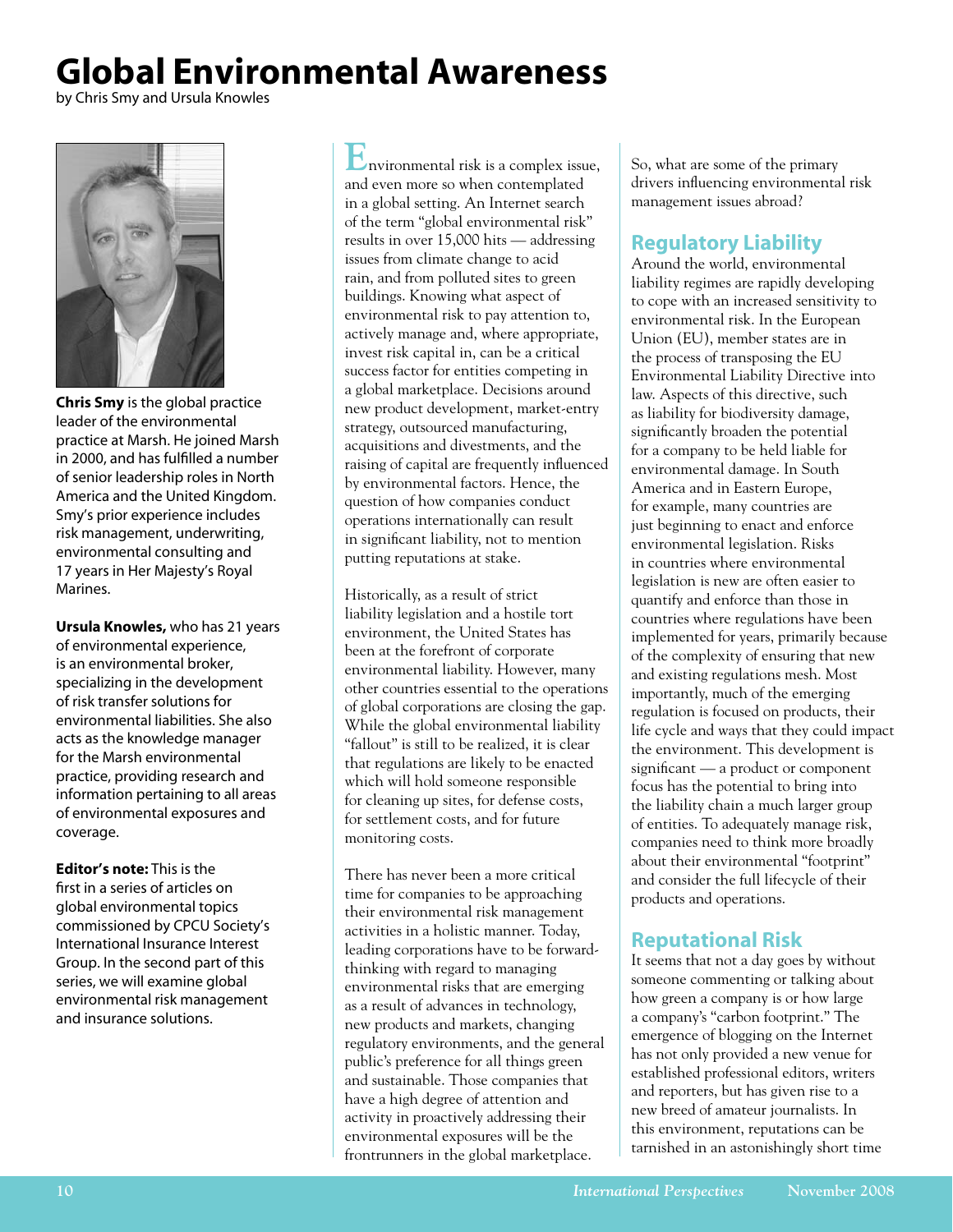frame. This trend can be particularly challenging in marketplaces where reporting of alleged environmental damage can take on an apparent political dimension. Large, multinational companies with prominent brand equity are particularly exposed.

The appetite for environmental reporting is not limited to activist journalism. Indeed, many corporations are actively positioning themselves on green issues. Recognizing the benefits of responsible environmental stewardship, these companies seek to gain competitive advantage and access to capital from likeminded investors. Investors are increasingly placing more emphasis on social and environmental performance in their decision making. Their requirements for information and position statements can pose significant reputational risk issues. While a strategy

to position around green issues has the potential to drive significant growth, companies need to ensure that the statements and commitments they make are accurate, achievable and material. Failure to do so can result in accusations of greenwashing or worse.

#### **Access to Capital**

In addition to increasing investor pressure, lenders are imposing more stringent environmental requirements on their decision making. An example of these requirements are the Equator Principles, a voluntary set of environmental and social standards to which many of the leading project finance lending banks are adhering. Market conditions, such as recessionary pressures, will likely lead to a trend of asset-based rather than cash-flowbased lending. Any focus on assets,

such as real property, will inevitably lead to heightened awareness of risk management. According to Innovest, a provider of extra-financial research, trillions of dollars of investment capital are ready and able to go to those firms that can manage their environmental exposures and act in a socially and environmentally responsible way. Companies that are able to assess, quantify and actively manage their international environmental risk will be better positioned to access capital and invest in growth.

### **Supply Chain**

Many of the leading current environmental stories are related to supply-chain risk. These include headlines on product recalls relating to lead-based paint in children's

*Continued on page 12*

#### **Figure 1 Environmental Risks are Pervasive**

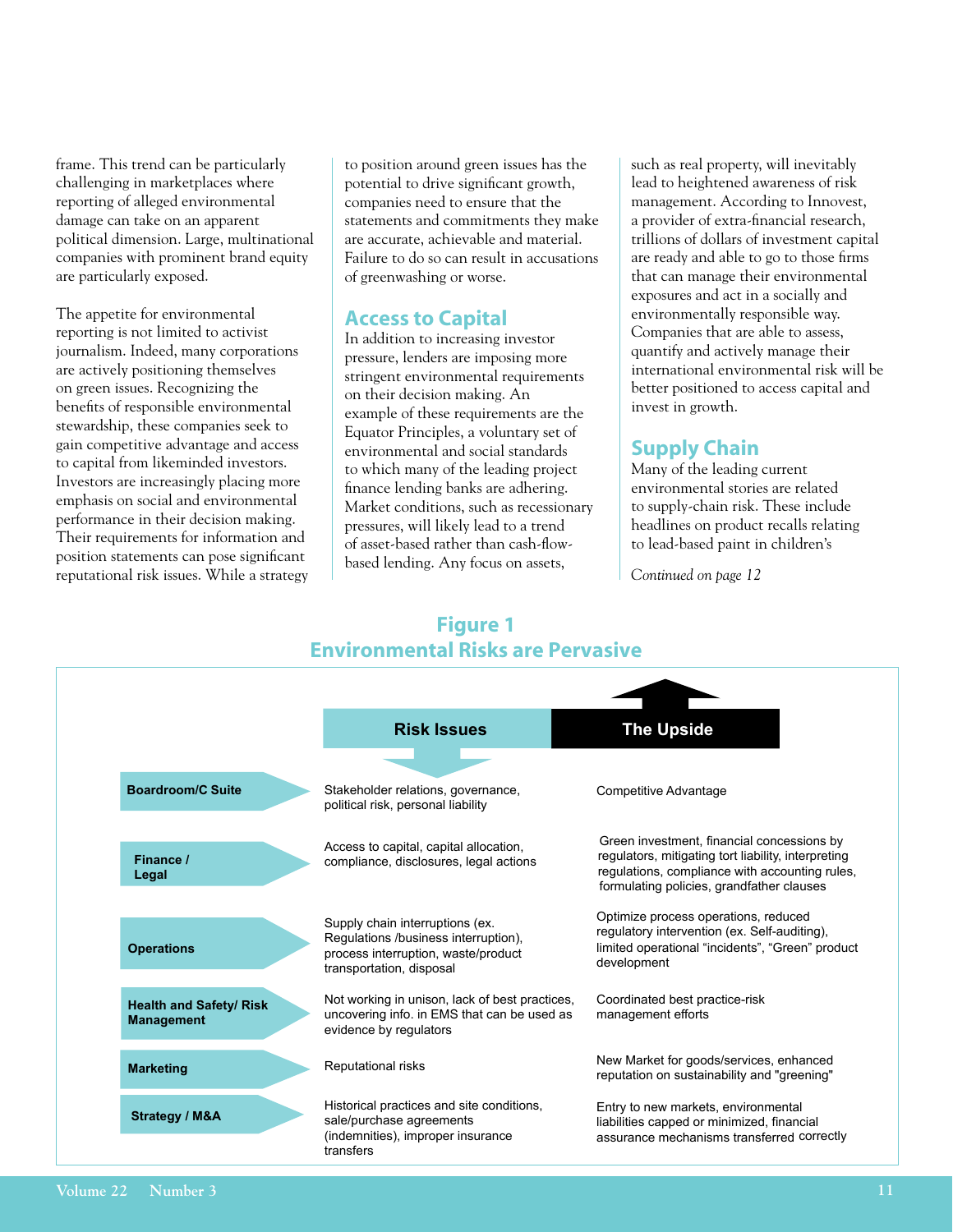## **Global Environmental Awareness**

*Continued from page 11*



toys, toxic chemicals in seafood, and contamination in pet food. Company operations are impacted by supply chain issues that could easily be disrupted by environmental events and result in product risks. Examples such as supplier or contracted manufacturing outages caused by environmental pollution events or increased regulatory scrutiny can represent significant business interruption risk to companies with global operations or supply chains.

Trends such as those discussed above have the potential to impact many of the traditional functions of a business. This means that corporations need to manage their environmental exposures holistically or at every level throughout the company. See Figure 1.

## **Identifying Global Environmental Risk**

So how does one identify environmental risks in a global marketplace? There are many ways to categorize such exposures, and numerous chain reactions that can take place when any one is not addressed. In any case, we have categorized them into three primary areas:

**1. Exposures from interests abroad.** One of the primary exposures stems from the uncertainty regarding regulations that are currently being put into place, and more importantly, how these regulations are being implemented. Regulations such as RoHS, WEEE and REACH (see sidebar) focus on raw materials and products rather than fixed operation exposures. As a result, issues such as risk assessments related to chemical "ingredients," elimination of certain chemicals and metals from products, and end-oflife disposal become a significant consideration. In addition, emerging regulations can impact operations, permitting and triggering cleanup requirements or worse, plant closures.



 Secondary exposures stem from ownership and the "flow" of liability. Although the exposures associated with sole ownership, joint ventures and contract manufacturing interests all have their own particular nuances, some of the broader exposures are the same. Examples include Director and Officer exposures and whether or not the implementation of environmental management systems runs the risk of "piercing the corporate veil." Other exposures may be embedded within

- **• RoHS:** Restriction of Hazardous Substances Directive — restricts the use of six hazardous materials in the manufacture of electronic and electrical equipment.
- **• WEEE:** Waste Electrical and Electronic Equipment Directive imposes responsibility for the disposal of waste from electrical equipment on the manufacturers.
- **REACH:** Registration, Evaluation, Authorization and restriction of Chemicals — it will require companies manufacturing or importing certain chemicals in certain quantities to register them with a new European Chemical Agency.

the covenants of contracts associated with project financing and/or operations, or as a function of a lack of control over vendor contracts whether these companies manage themselves and their suppliers in the same manner as your company. Operations of surrounding environments other than your own, such as those on adjacent properties in industrial parks, may also have a serious environmental impact on your operations.

**2. Importing products or raw materials.** Environmental exposures in this category that have been in the news lately are ones such as toxic metals in toys and in toothpaste or where shellfish have been harvested from rivers where there is so much pollution that it is necessary to feed the shellfish with antibiotics simply to keep them alive. Exposures such as these can have significant liability costs and can be enterprisethreatening. Adequate responses will not only include the need to recall products, but significant costs may also include medical monitoring and bodily injury compensation to consumers, the cost of disposal of contaminated products, and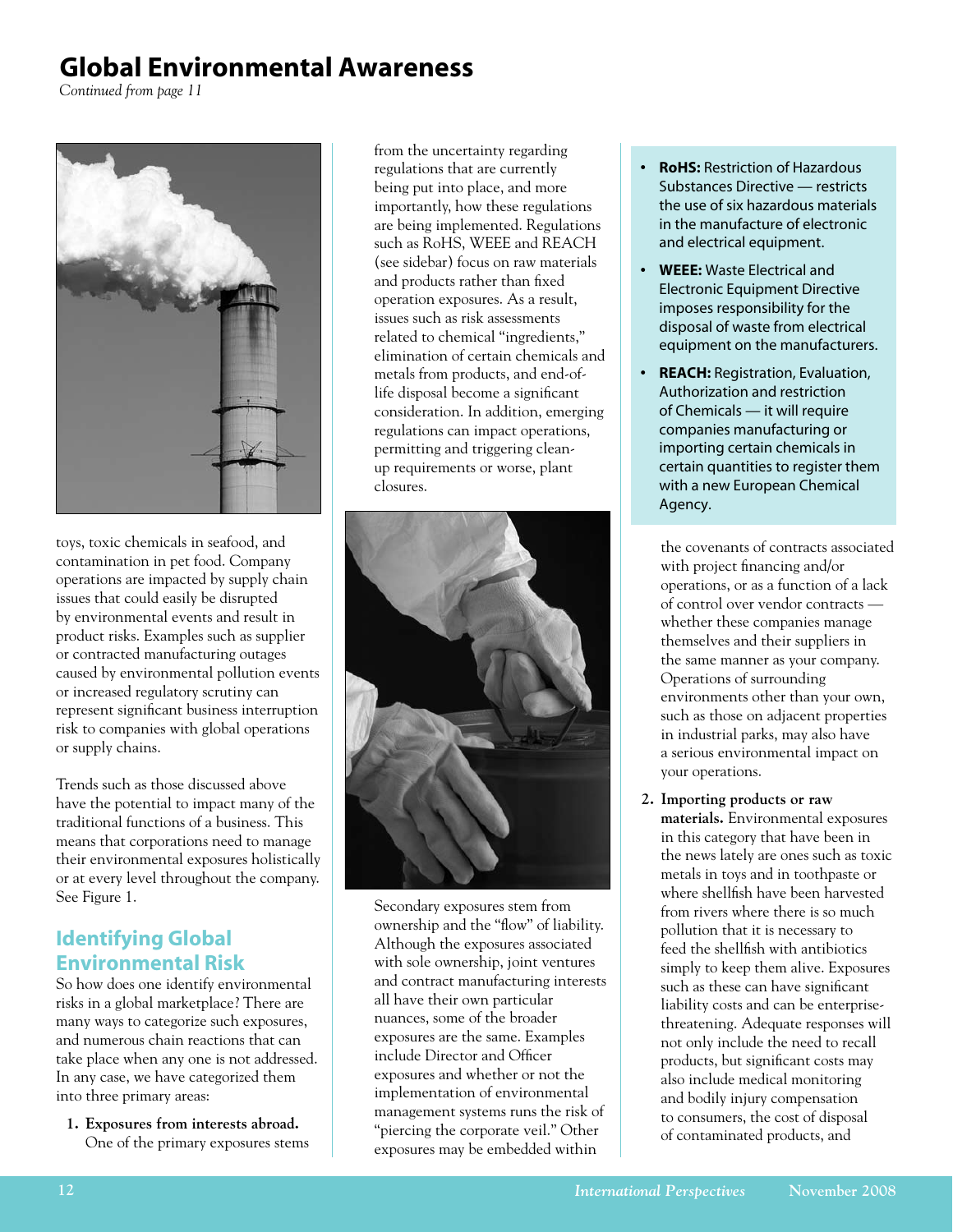ultimately the potential disposal liabilities.

**3. Exporting products and services.**  Environmental exposures in this category involve taking into account the local regulations that may impact products. They also include exposures such as packaging regulations. The elimination of certain chemicals or metals from the products can pose a significant exposure. For example, there was a recent incident where a consumer electronics manufacturer experienced product launch delays due to a small quantity of a prohibited metal being found in one of the control wires for its products. While the immediate action of shipping replacement control wires was relatively easy to resolve (although costly), it took 18 months for the manufacturer of those electronics components to find out where the prohibited metals had entered into the supply chain for the product. Because of the long lead time in design and manufacturing, companies need to have a robust way to scan and anticipate emerging trends.

 The service industry, too, must consider the impact of emerging environmental trends. In particular, projects involving infrastructure or utilities may be particularly vulnerable. For example, service providers to cross-border projects like mega projects for tunnels, pipelines or highways may run into issues such as requirements to adhere to cleanup criteria, and either inadequate environmental information or, in the case of wartorn countries, powerlessness to access environmental information.

 The broad considerations above are by no means complete or indeed discrete. There is potential that these issues can interact with one another with significant impact. Take for example the considerable controversy and concern over the years about the use of lead in



products. The introduction by the EU of RoHS in electrical and electronic equipment effectively eliminated lead from electronic circuit boards. As a result, manufacturers switched from lead to tin-based solder, thus increasing the demand for tin. In 2006, regulators in Indonesia, a prime tin producer began to target tin mining operators due to concerns related to the environmental risks of their mining operations. This environmental focus led to the closure of a significant number of smelters. By February 2007, the price of tin was at a 20-year high on the London Metal Exchange. While the spike in tin prices was not solely due to the environmental factors, clearly circumstances such as these can result in significant, unbudgeted costs due to raw material inflation and supply chain disruption.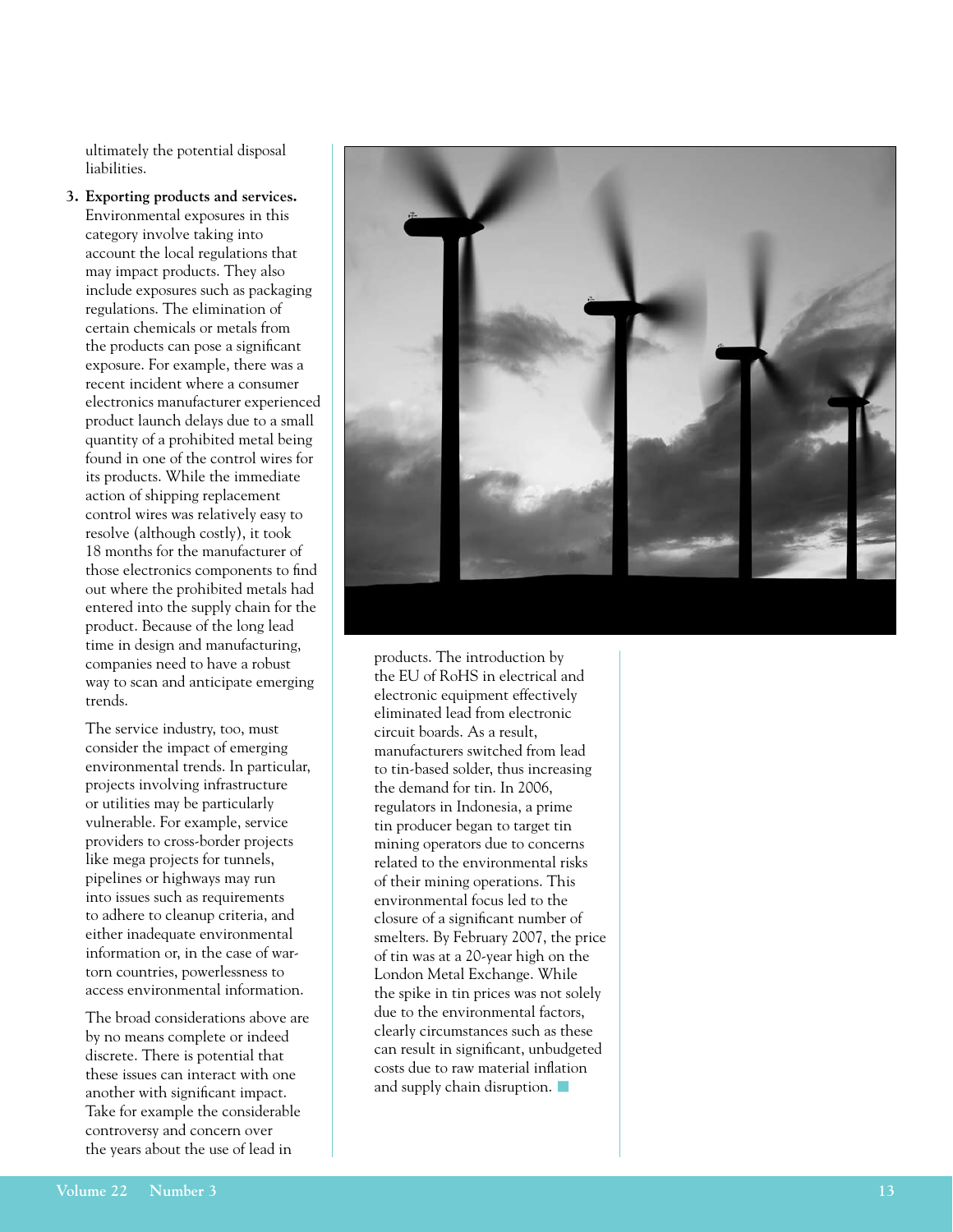# **CPCU Society Past President's International Perspectives**

by Donald J. Hurzeler, CPCU, CLU



**Donald J. Hurzeler, CPCU, CLU,** was the 2004–2005 president of the CPCU Society. He recently retired from Zurich North America, where he held jobs ranging from various positions in support of sales and marketing to chief underwriting officer, CEO and president of middle markets, and president of the Zurich Foundation. Hurzeler is the author of *Designated for Success,* a book about the ups and downs of insurance careers. He is currently writing a new book on careers, enjoying his newfound freedom and traveling the world.

**W**hat follows are the ramblings of a recently retired, content and experienced insurance guy. I spent 40 years in the commercial lines property-casualty insurance industry. I love the business, and enjoyed my various jobs right up to retirement. I spent 27 years with Allstate Insurance, a very fine company that moved me around the country and let me see every part of the United States. My one dissatisfaction with my tenure at Allstate was the little international experience I received, outside of Canada and London with various Lloyd's syndicates. I spent my last 11 years with the Zurich Financial Services organization. Again, most of my work was on U.S. business. This time around, however, I was surrounded by an international network of businesses and people.

My first observations about doing business around the world came through participating in various educational experiences and workshops that took place in Switzerland. There were people there from dozens of different countries, a few of which had very difficult relationships with the U.S. Those political difficulties did not seem to matter much, however, when it came to business. The people treated me well, and we quickly learned to work together as a team. One aside: People were curious about the U.S. and wanted contacts in our country. They also wanted to get on my case about the number of guns we have in the U.S. I would often be asked how many guns I had. My standard answer became, "You mean, on me now?" Somehow, that answer usually changed the dinner discussion to some other area.

I also quickly learned that there were very talented people all over the world. In particular, a young lady from China impressed me with her language skills, use of technology and world awareness. She asked me to become her long-distance mentor. I happily accepted. One of her first requests for help was on how to deal

with difficult people. I gave her some standard advice, and eventually asked her to be more specific. The help she needed was with older male government regulators … people who treated her as unimportant and beneath them. In what has to be one of the biggest coincidences of my life, I had just hosted the very same regulators here in the U.S. Of the billion or so Chinese people, I actually knew the people that were causing her problems. I made a couple of very long distance calls, and her difficulties cleared up nicely.

## ■ It takes a network to *get work done across the globe.*

The above story leads me to my most important discovery about doing business internationally. *It takes a network to get work done across the globe.* That sounds so easy, especially in a company as large and as international as Zurich. However, those networks are living organisms that need to be nurtured and cared for each and every day. People change jobs and move. Laws and regulations change constantly. Technology is often fragmented or country-centric — and in dire need of centralization and/ or integration. Customs, norms and expectations need to be understood and accommodated. It's tricky doing business outside of one's own country.

And, just because someone is your contact person in another country or different part of the world does not automatically mean that person is any good at his or her job. How do you build initial trust with your contact persons? How, for example, do you find out if they know what they're doing, will put your interests above their own and will come through when you need them the most?

The answer to the above questions is: you don't know. You start off with what exists or what you can patch together, work off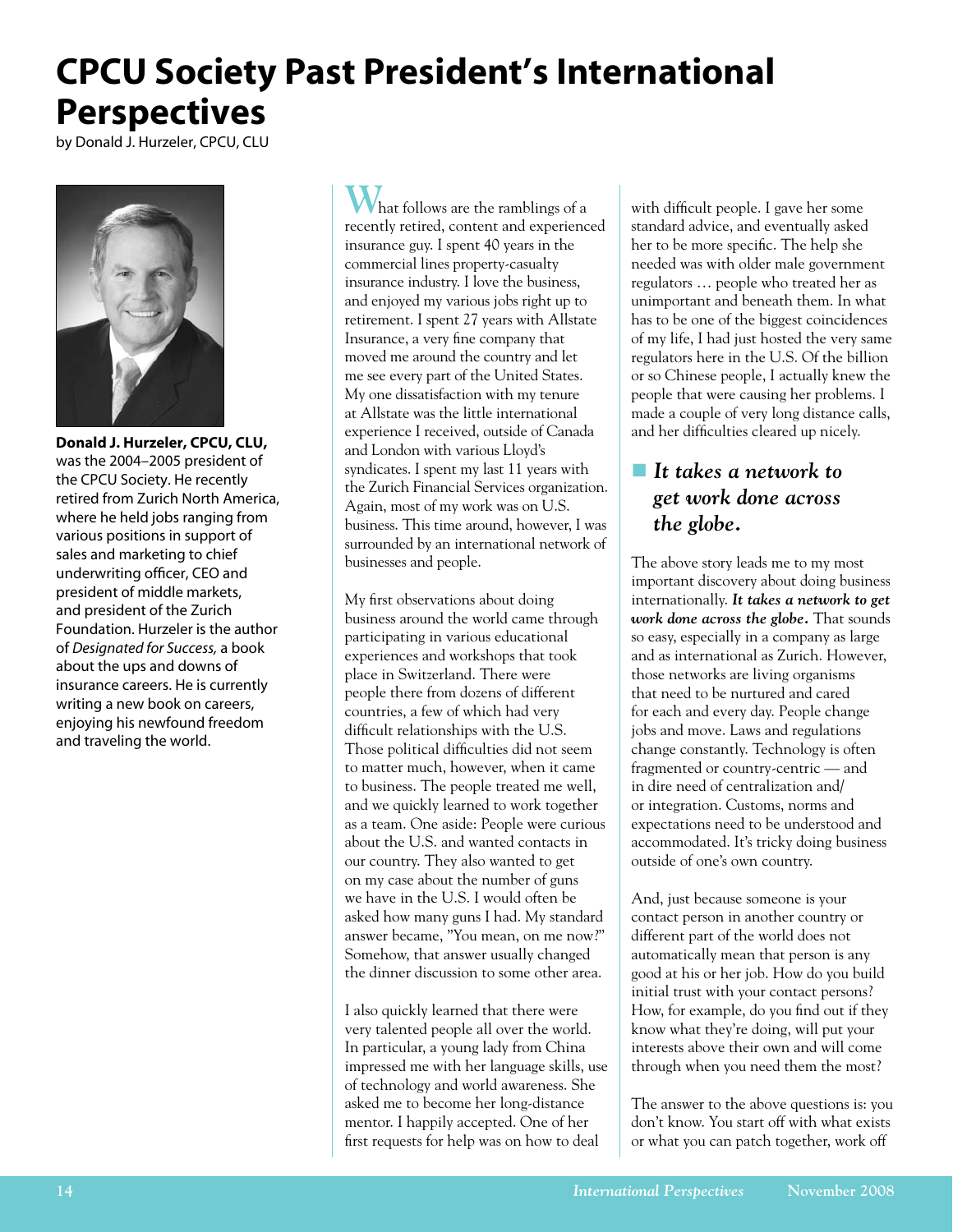

of recommendations or comments from others, and refine the network based on feedback and results over time. CPCU gave me an advantage in this area. Being able to find and network with fellow CPCUs around the world saved me a great deal of trial and error over the years.

During 2004−2005, I had the honor of representing the CPCU Society as its president. Part of the job that year was to attend what turned out to be a terrific meeting put on by the CPCU Society's Europe Chapter. It was one of the bestorganized, useful and fun experiences of my presidential year. There were CPCUs attending from 11 different countries. I did not sleep much while in London for the meeting, but I learned a lot and had a great time building on my ever-growing network of international professionals.

Over the years, I have come to learn that we increasingly are in a worldwide business. I needed to become aware of currency fluctuations, political changes and catastrophe exposures all around the world. I also developed a new view on talent acquisition. I started to look around the world for the best talent, not just within the U.S. That was when I found out it was not always easy to get the government permits I needed to bring people into this country to work full time. Lots to learn!

All of this leads up to some things I would do differently today if I were just starting off on my career. Today I would:

- Learn at least two other languages. After watching the Olympics recently, one of those would be Chinese.
- Look for an opportunity to attend a year or two of university someplace overseas. Living overseas early on would have made me think differently about the world.
- Go to work for a company that offers the possibility of foreign assignments. Zurich is one such company. I wish I had found them earlier in my career.
- Put a huge effort into expanding my network of international professionals.
- Spend more time learning about global insurance mechanisms.

And two things that I would continue to do:

- **1.** Treat people as my equal no matter where they live or what they do.
- **2.** Be respectful of the differences that each culture brings to the workplace.

I am one over plan on "Arrogant Americans" for a lifetime. I saw firsthand how an Arrogant American made people feel about Americans in general and how this person's attitude really diminished his/her ability to get outstanding results around the globe. A humble and respectful attitude would have served this individual and his/her company very well.

For those of you who have taken on the international insurance market as your career, thank you. Thanks for helping the world become better connected. Thanks for letting this amateur international underwriter work alongside you and learn a little bit about the business. And thanks for the time and effort you spent to become CPCUs — and for carrying that standard of excellence with you as you move around the globe.

As I said the day I got sworn in as president of the Society: "My name is Don Hurzeler, and I am proud to be a CPCU." Well, I am retired now … and still proud to be a CPCU. I bet you are, as well.  $\Box$